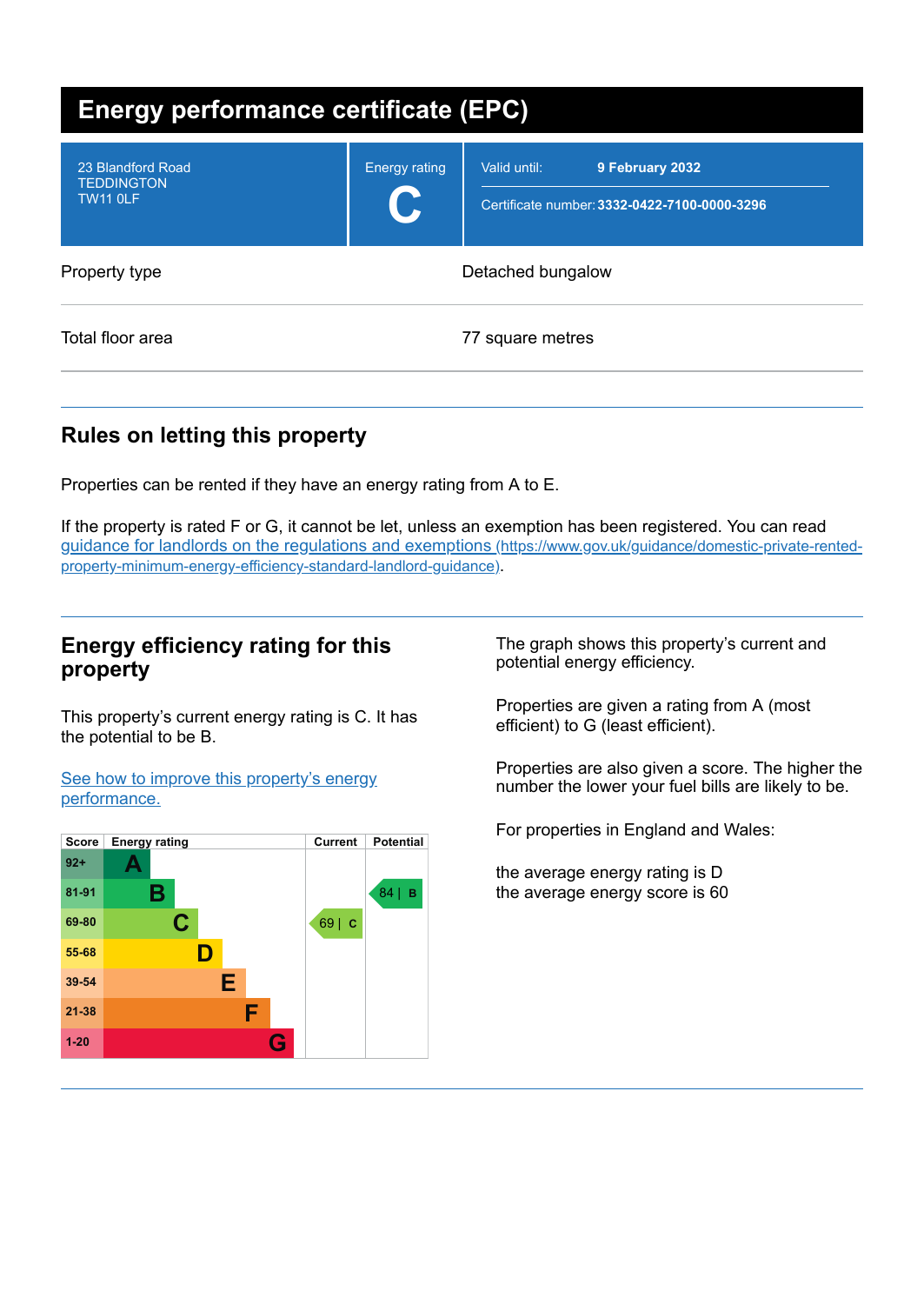# **Breakdown of property's energy performance**

This section shows the energy performance for features of this property. The assessment does not consider the condition of a feature and how well it is working.

Each feature is assessed as one of the following:

- very good (most efficient)
- good
- average
- poor
- very poor (least efficient)

When the description says "assumed", it means that the feature could not be inspected and an assumption has been made based on the property's age and type.

| <b>Feature</b>       | <b>Description</b>                       | Rating    |
|----------------------|------------------------------------------|-----------|
| Wall                 | Cavity wall, filled cavity               | Average   |
| Roof                 | Pitched, 270 mm loft insulation          | Good      |
| Window               | Fully double glazed                      | Average   |
| Main heating         | Boiler and radiators, mains gas          | Good      |
| Main heating control | Programmer, room thermostat and TRVs     | Good      |
| Hot water            | From main system                         | Good      |
| Lighting             | Low energy lighting in all fixed outlets | Very good |
| Floor                | Solid, no insulation (assumed)           | N/A       |
| Secondary heating    | None                                     | N/A       |

## **Primary energy use**

The primary energy use for this property per year is 202 kilowatt hours per square metre (kWh/m2).

| <b>Environmental impact of this</b><br>property                                                        |                 | This property produces                                                                                                                                                                   | 2.7 tonnes of CO2 |
|--------------------------------------------------------------------------------------------------------|-----------------|------------------------------------------------------------------------------------------------------------------------------------------------------------------------------------------|-------------------|
| This property's current environmental impact<br>rating is D. It has the potential to be B.             |                 | This property's potential<br>production                                                                                                                                                  | 1.3 tonnes of CO2 |
| Properties are rated in a scale from A to G<br>based on how much carbon dioxide (CO2) they<br>produce. |                 | By making the recommended changes, you<br>could reduce this property's CO2 emissions by<br>1.4 tonnes per year. This will help to protect the<br>environment.                            |                   |
| Properties with an A rating produce less CO2                                                           |                 |                                                                                                                                                                                          |                   |
| than G rated properties.<br>An average household<br>produces                                           | 6 tonnes of CO2 | Environmental impact ratings are based on<br>assumptions about average occupancy and<br>energy use. They may not reflect how energy is<br>consumed by the people living at the property. |                   |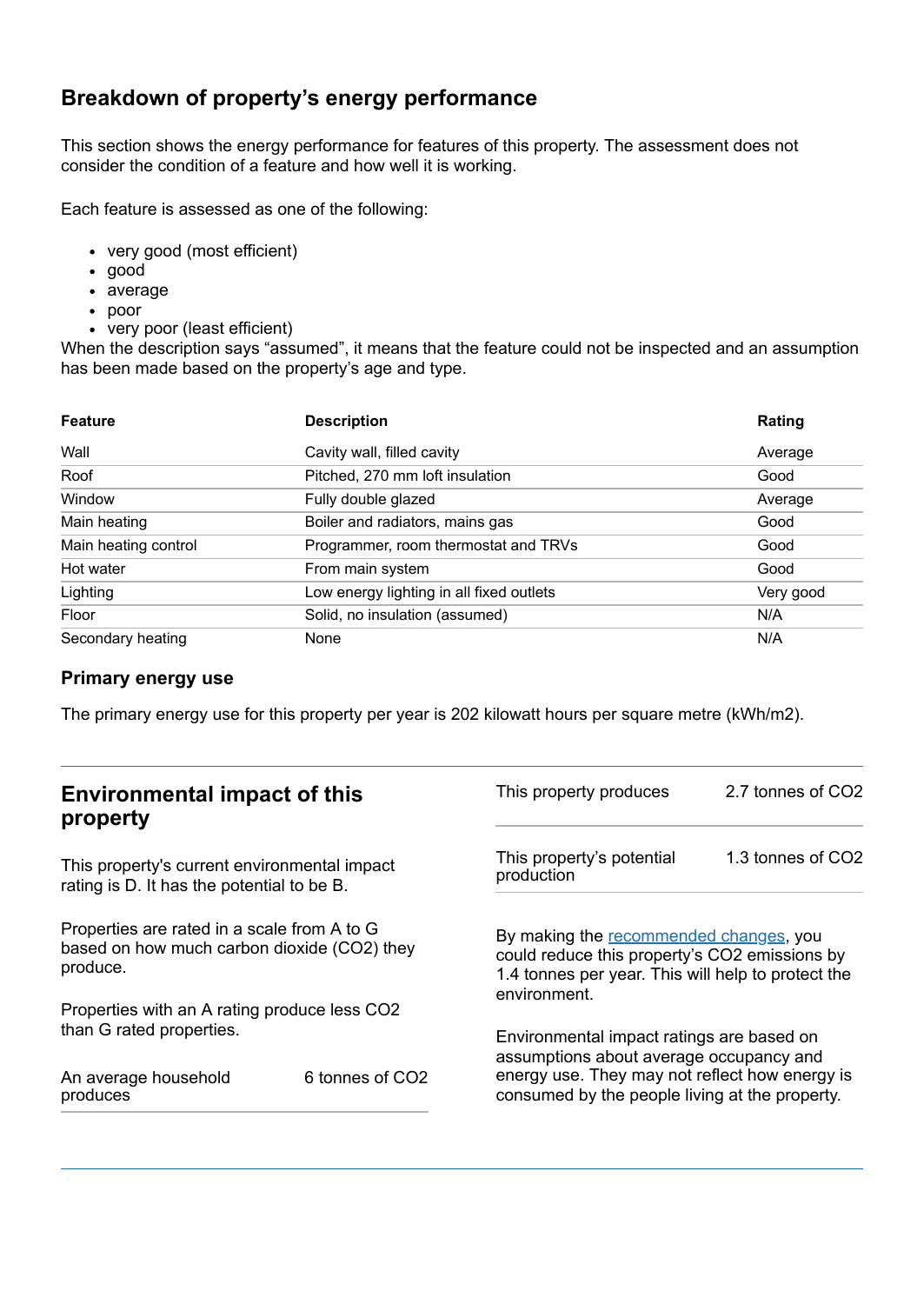# <span id="page-2-0"></span>**How to improve this property's energy performance**

Making any of the recommended changes will improve this property's energy efficiency.

If you make all of the recommended changes, this will improve the property's energy rating and score from C (69) to B (84).

| <b>Recommendation</b>             | <b>Typical installation cost</b> | <b>Typical yearly saving</b> |
|-----------------------------------|----------------------------------|------------------------------|
| 1. Floor insulation (solid floor) | £4,000 - £6,000                  | £54                          |
| 2. Solar water heating            | £4.000 - £6.000                  | £27                          |
| 3. Solar photovoltaic panels      | £3,500 - £5,500                  | £354                         |

#### **Paying for energy improvements**

Find energy grants and ways to save energy in your home. [\(https://www.gov.uk/improve-energy-efficiency\)](https://www.gov.uk/improve-energy-efficiency)

| <b>Estimated energy use and</b> |  |
|---------------------------------|--|
| potential savings               |  |

| Estimated yearly energy<br>cost for this property | £608 |
|---------------------------------------------------|------|
| Potential saving                                  | £80  |

The estimated cost shows how much the average household would spend in this property for heating, lighting and hot water. It is not based on how energy is used by the people living at the property.

The estimated saving is based on making all of the [recommendations](#page-2-0) in how to improve this property's energy performance.

For advice on how to reduce your energy bills visit Simple Energy Advice [\(https://www.simpleenergyadvice.org.uk/\)](https://www.simpleenergyadvice.org.uk/).

## **Heating use in this property**

Heating a property usually makes up the majority of energy costs.

#### **Estimated energy used to heat this property**

| Space heating | 8157 kWh per year |
|---------------|-------------------|
| Water heating | 2078 kWh per year |

#### **Potential energy savings by installing insulation**

The assessor did not find any opportunities to save energy by installing insulation in this property.

You might be able to receive Renewable Heat Incentive payments [\(https://www.gov.uk/domestic](https://www.gov.uk/domestic-renewable-heat-incentive)renewable-heat-incentive). This will help to reduce carbon emissions by replacing your existing heating system with one that generates renewable heat. The estimated energy required for space and water heating will form the basis of the payments.